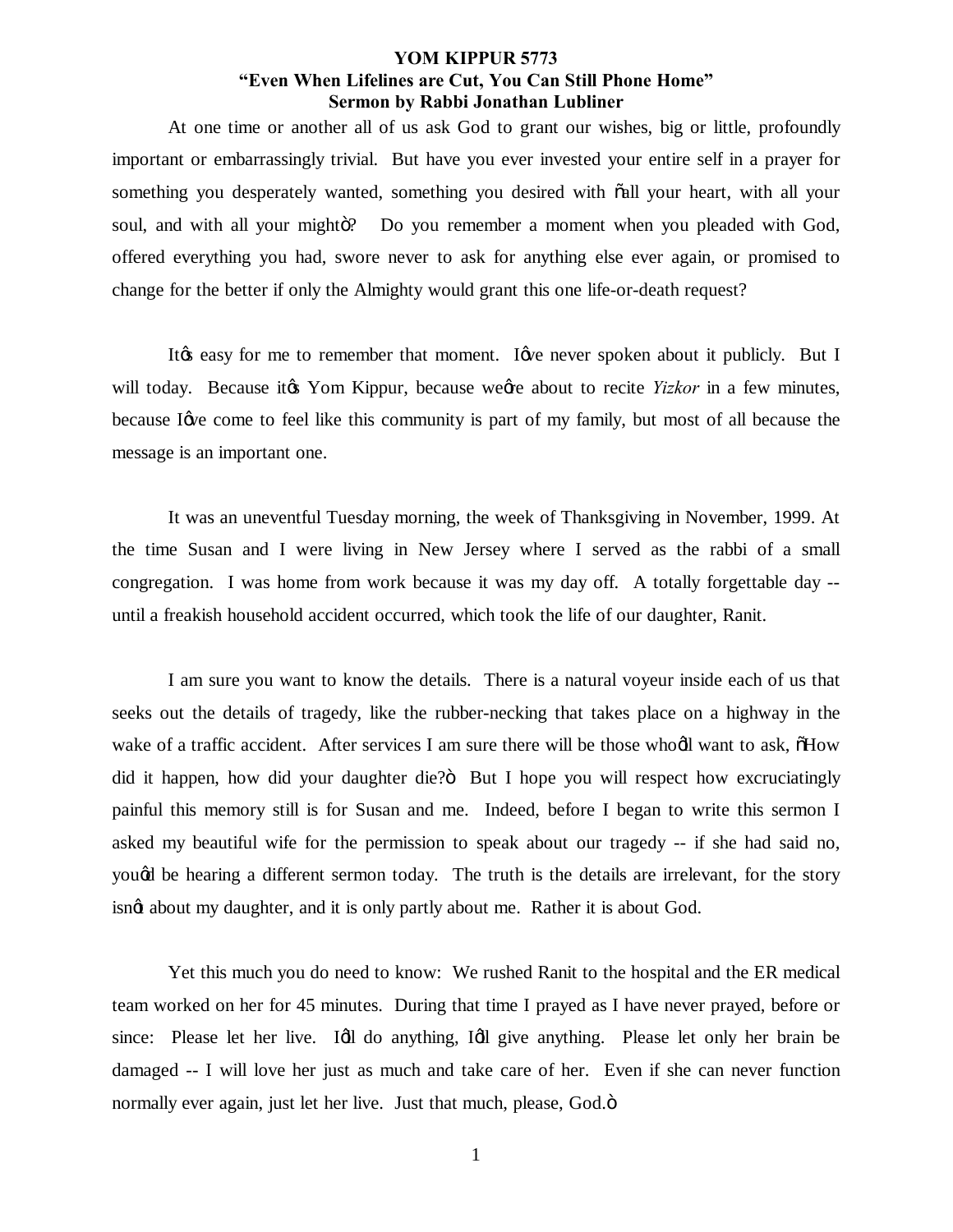An eternity passed. The attending physician came into the room where we waited; there were tears in his eyes. He said  $\delta$ Igm sorry but  $\ldots$   $\delta$  I never heard the rest of the sentence because my world had just exploded. What would you have done after feeling you had been hit by a tractor trailer? What would you have done when you realized that God had not granted your prayer? Would you be mad as hell? Disillusioned? Or would you stop believing in God?

To be perfectly honest, for the first several months after Ranitos death I didnot have any of these thoughts; in fact I didngt think about God very much. Emotionally I felt numb and disconnected; my soul experienced a kind of spiritual neuropathy, an inability to feel much of anything at all. To ask whether or not God had heard my prayer would have required a presence of mind I simply didngt have. We did everything we were supposed to do religiously -- a traditional burial, sitting *shiva*. The rituals were a source of comfort, if only because they provided structure at a time when all else felt chaotic and meaningless. There were so many people who came to offer their support during *shiva*, and the outpouring of love from the community helped keep us standing. Funny, the rabbi is supposed to offer comfort to his congregation in times of tragedy; now all of a sudden, there was a reversal of roles.

As for my day-to-day life as a rabbi . . . for months I functioned on auto-pilot. I said the right things, I got up each morning, did what I was supposed to do, but there was a hollowness, a dull ache that occasionally flared into sharp pain. Susan and I went to a support group, we saw a bereavement counselor. Yet I still didnet ask God why He hadnet answer my prayer; nor did I find myself getting angry at God.

I certainly had the right to be angry. Over the years, I give counseled countless grief-stricken individuals angry at the untimely deaths of loved ones. I reassure them it to OK to vent their anger, to confront the Almighty for lifegs unfairness. Igve always assumed the Maker of heaven and earth can withstand a little tongue lashing from a puny human being without feeling insecure or threatened.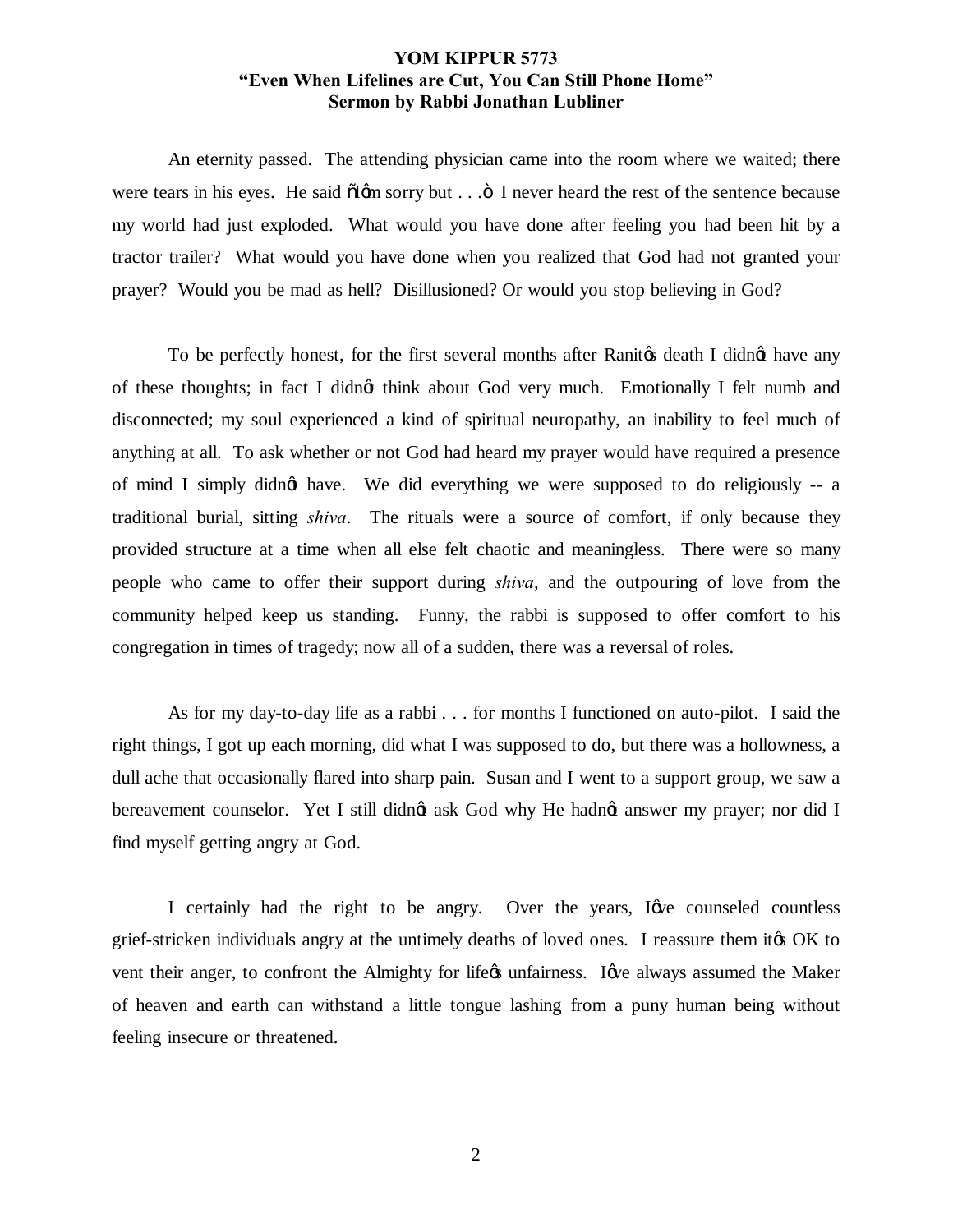I continued to believe in God, but with the passage of time I came to realize a very important truth about the God I did believe in. We live in a world of risk and chance, to love is to be vulnerable; to be human is to accept that you may be at the wheel, but if the brakes fail in the other guy t car or yours -- there can be be a deadly crash. Maybe there are angels watching out for us, or maybe weere supposed to experience a specific tragedy on a specific day. I believe there are these invisible lines of connection and that very little, if anything, is coincidence. But either way, Ranit was already dead when we arrived at the emergency room. I could have only been angry at God if I believed He could have said yes, but chose to say no instead. And I just dong believe that God works that way or can work that way. Microbes and viruses, hurricanes and floods, swimming pool accidents arengt God& moral messengers, nor are they agents of the dark side. Stuff happens. People are saved, and people die -- and Ign not sure that God is responsible, which isngt the same as saying that God doesngt care. I believe God does care.

How many of you in this room have i-phones? You probably think it neat that Siri, the little genie who lives within, is able to respond to your questions and commands. At times she seems almost human, so helpful; she even  $\tilde{\alpha}$ knows $\ddot{\sigma}$  your name! If you are like my children, you may enjoy trying to have silly conversations with Siri, asking strange questions that she cannot possibly answer, just to see what kind of nonsensical response shedl come up with. Sometimes people approach prayer like an i-phone, asking a question to which there is an expected response. When they dong get the desired answer, frustration and annoyance sets in.

Imagine if you only communicated with a loved one when you wanted something. Imagine if you only spoke to your spouse when you needed help. Imagine telling your daughter that she need not call grandpa because her next birthday is almost a year away, and what point would there be to say hello without a request at stake. If we wouldngt treat another person that way, why would we act toward God in such a fashion?

The German Jewish philosopher, Martin Buber, speaks of two fundamentally different types of relationship in this world:  $\delta I$ -It and  $\delta I$ -Thou $\delta$ . An  $\delta I$ -Thou $\delta$  relationship is one in which the relationship is of ultimate significance itself. By contrast an  $\delta I$ -Ito experience values a relationship only to the extent it achieves a specific end. I pray because I want something, and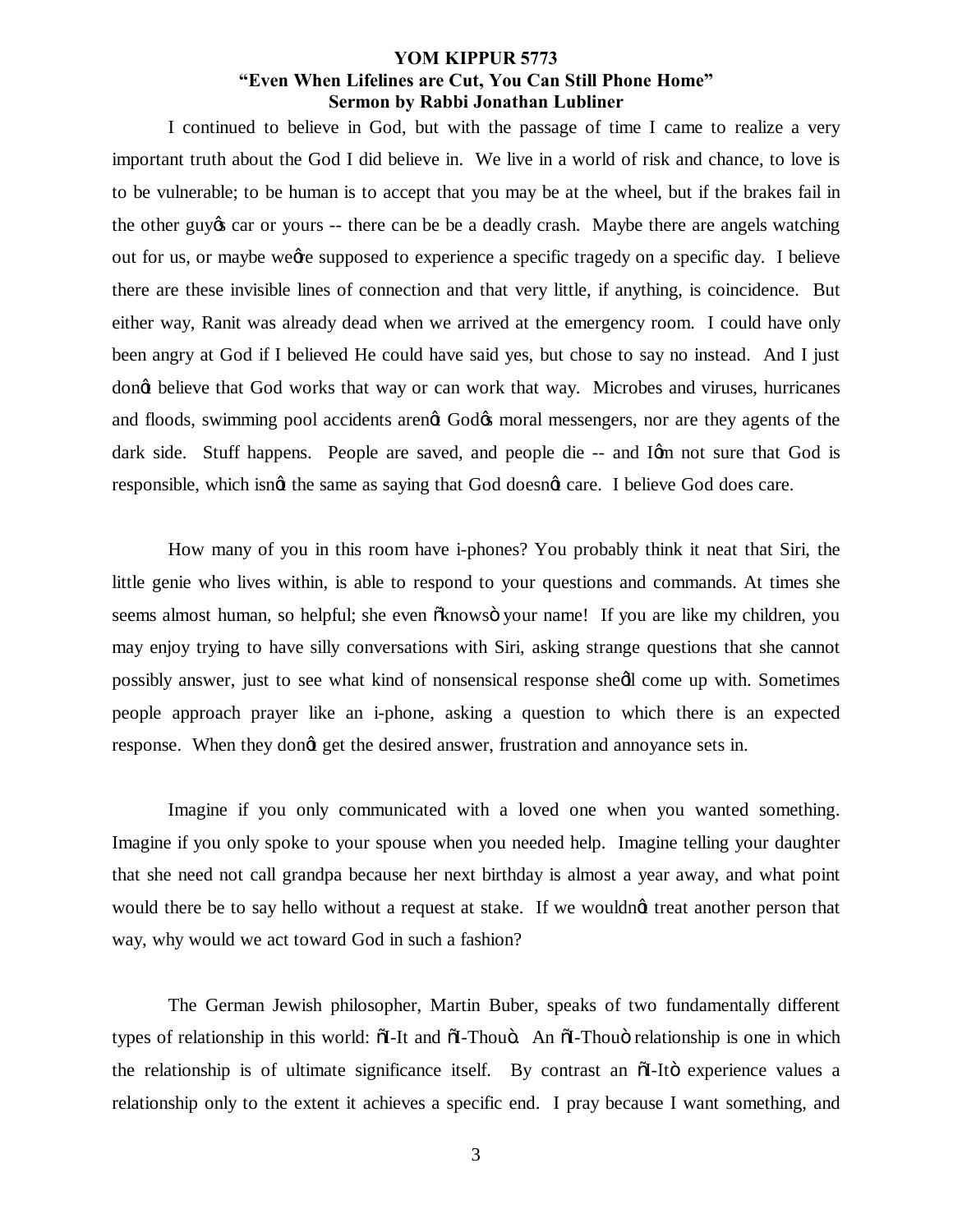am uninterested in God beyond the satisfaction of a particular need. There  $\alpha$  nothing wrong with I-It experiences; Buber himself admitted the world could not exist without them. But if we only live with the I-It, we will never know fully what it means to be human or alive.

Which is why we cand talk to God as if He or She were Siri. To diminish God to a magic *genie* in a bottle is to diminish our own humanity. God isngt a gum ball machine or a skill crane to be manipulated with prayer for our own benefit; anymore than human beings created in God $\alpha$  image are the sum of their needs.  $\ddot{\text{o}}$  need $\ddot{\text{o}}$  is the statement of human beings, but also of squirrels.  $\tilde{\alpha}$  am,  $\ddot{\beta}$  on the other hand, is the place where all spiritual possibility begins.

In Hebrew, the verb õto prayo להתפלל is, oddly enough, in the reflexive case. The reflexive is all about actions we do to ourselves. A few examples of reflexive verbs in Hebrew: glbzdl means "to shave" because when we talk about shaving without reference to another person, the inference is weere shaving ourselves; להתרחץ means oto washo; this verb is also reflexive because when we speak of washing without specifying anyone else, it to presumed we are washing ourselves.

But why would Hebrew treat prayer as a reflexive verb? When we pray, we certainly areng praying to ourselves! The root of the verb to pray in Hebrew is ... It means awareness, insight, judgment. In other words, to pray is about raising self-awareness, and gaining insight into ourselves by entering into relationship with God. As bats navigate through echolocation by bouncing sounds off the contours of the landscape, we can better understand our own spiritual whereabouts through prayer. According to *midrash*, when God spoke to Moses at the Burning Bush, Moses did not hear some deep baritone, he didn't even hear Morgan Freeman or George Burns . . . *the voice he heard was his own*. God speaks to us in our own voices; unlike bats, the echo we hear isnot an echo at all  $\ldots$  but to understand that takes the time and effort to build a relationship. After all, we understand a friend of many years far more deeply than an acquaintance of just a few minutes.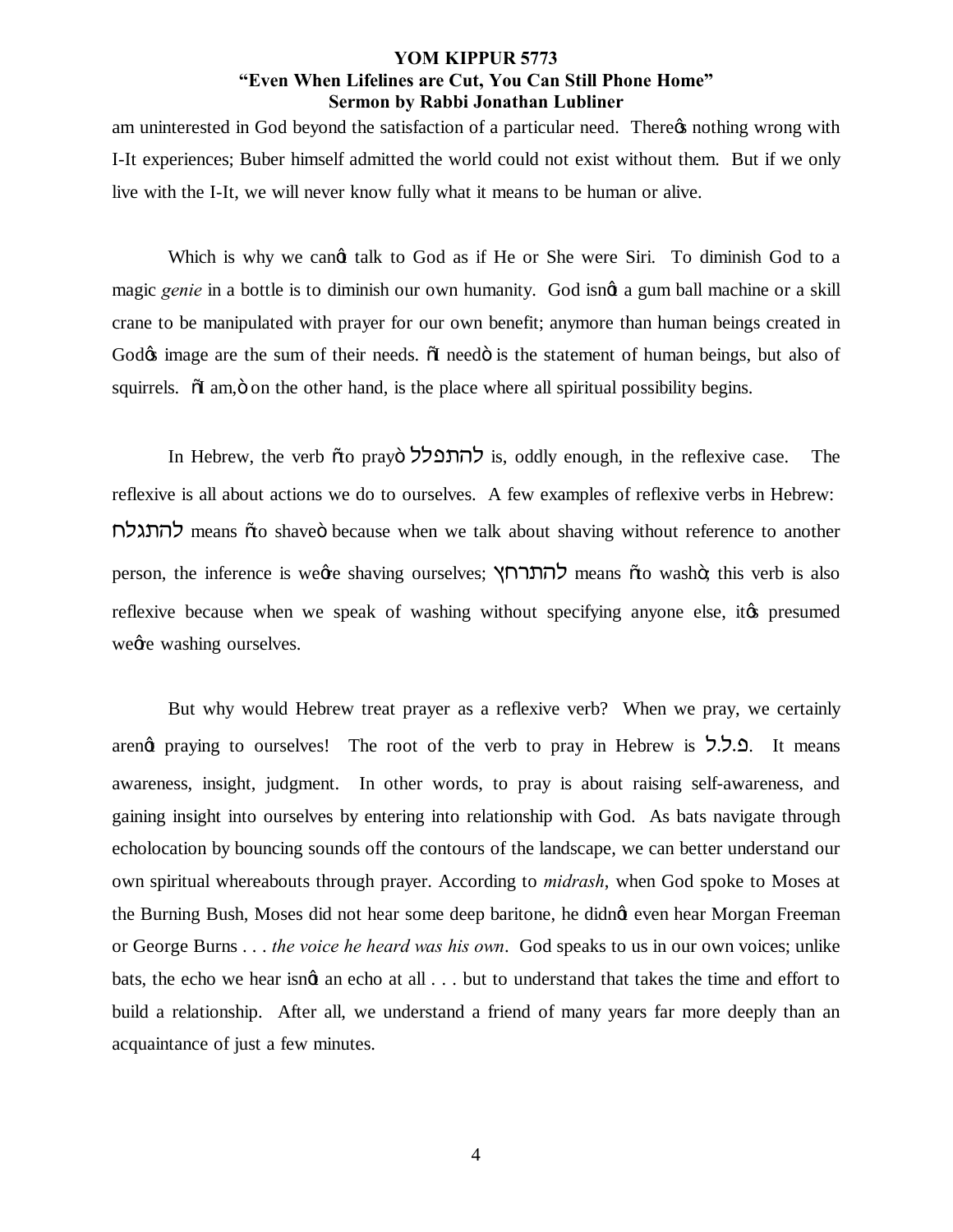Prayer is born in a moment of wonder and amazement at life itself. That God has created us. That we can be in relationship with God and God cares. Prayer is born in a moment of thanksgiving, the joy at feeling alive and blessed. Prayer is born in a moment of pain when we cry out because ween hurting. Yet true prayer never ends with me. It rises up and touches God $\&$  endlessness. In connecting with something beyond ourselves, we are transformed and become more than we were . . . even if only for a moment, a second.

Franz Kafka once wrote  $\delta A$  book should be like a pick-axe breaking up the frozen sea within our souls. The Prayer should also be like a pick-axe. It must break up the complacency within ourselves, for to hear God, we must melt our frozen indifference to the miracles of being. In that moment of desperation when I prayed with every ounce of my being for my daughter  $\alpha$ survival, I felt my helplessness, the naked realization that I am not at life<sub>gs</sub> steering wheel. But in retrospect I know that God $\&\phi$  Presence was with me. Yes, God hides, but it to always in plain view. And while true prayer isn't always answered, it is heard. For God can be felt in the hour of brokenness no less than in the moment of happiness. Perhaps even more so.

This is hardly a novel insight. As we read in the *Psalms*, *וָּבְחֵי אֱלֹהִיםׂ* יִשְׁבָּר וְנִדְכֶּה אֲלֹהִים לָא תִבְזֵה A true offering to God is a broken spirit, God will not spurn a shattered and crushed heart. $\ddot{\text{o}}$  (*Psalm* 51:19). King David wrote these words after the death of his own child. Or, as the Kotzker Rebbe once said,  $\tilde{\sigma}$ There is nothing as whole as the broken heart. $\ddot{o}$  What prayer does is to open us to the world, which means being vulnerable to its pain as well as its possibilities, its misery as well as its joy. Prayer is no analgesic, it is not anesthesia, but rather a way of hearing God $\alpha$  voice carried back within the echo of our own. As the theologian Abraham Joshua Heschel once put it,  $\delta$ Prayer takes the mind out of the narrowness of self-interest, and enables us to see the world in the mirror of the holy. $\ddot{o}$ 

But holy doesnot always mean pretty. To be in the presence of the holy can sometimes be distinctly uncomfortable. Did you enjoy the service? Did you find it moving? We we all heard these questions, we the asked and answered them countless times. But the real question is: has prayer ever disturbed you, awakened you? Did it make you want to change yourself or change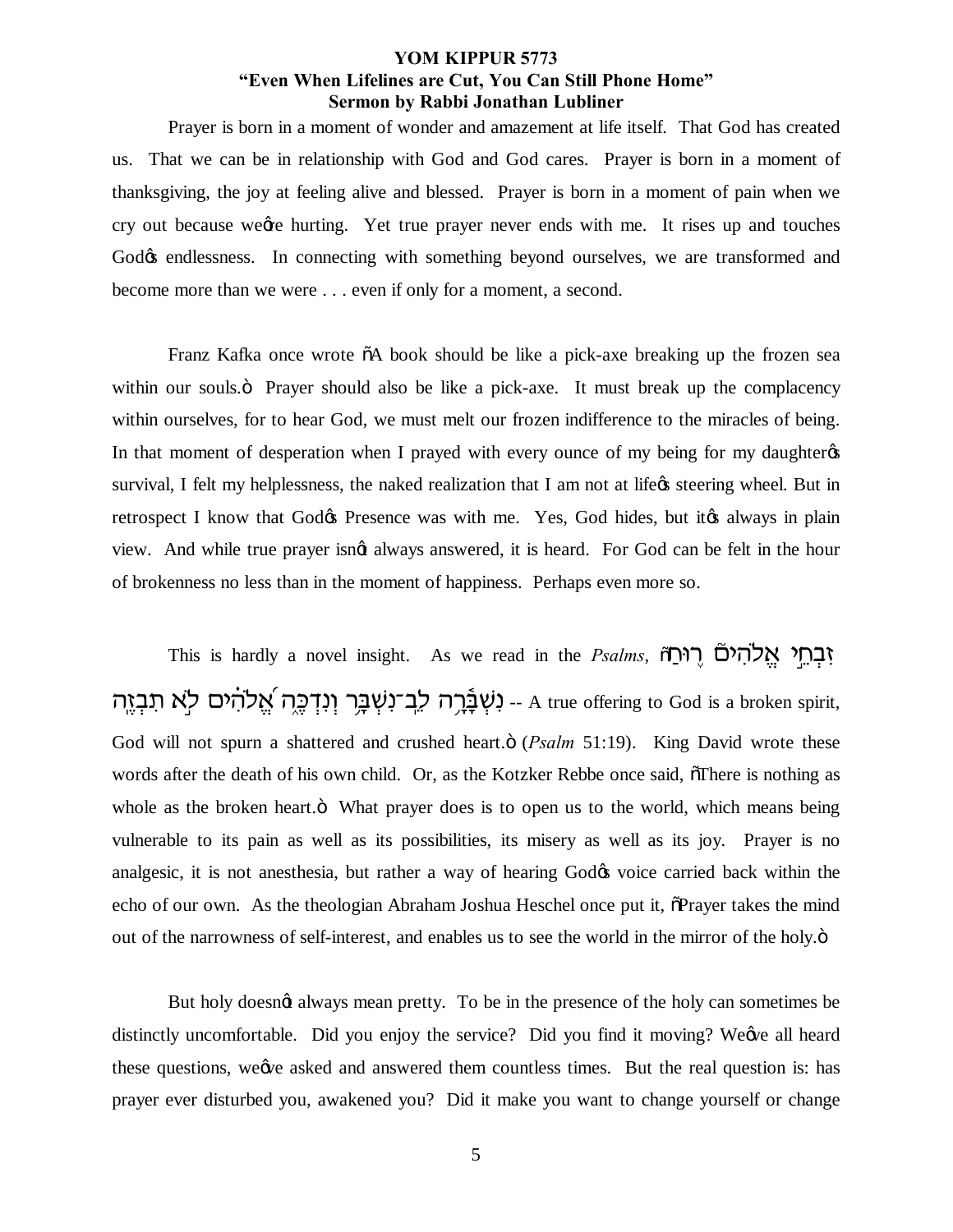the world in which you live, even if only for a second? Said the 19th century Hasidic master, Abraham of Slonim,  $\delta$ You should act in prayer as if you were a farmer: first you plow, then you seed, afterward you water, and finally things begin to grow. In prayer, first you have to dig deeply to open your heart, then you place the words of prayer in your heart, then you allow your heart to cry. That the how salvation grows. $\ddot{\text{o}}$ 

God is touched by our prayers only when we are touched. If our prayers describe our obligation to make this a better world and we feel a pang of conscience that we act upon . . . God has heard us. If our prayers speak of forgiveness for which we are unworthy and we are moved to forgive those who have trespassed against us . . . God has answered us. If we sense the mystery of a world filled with hidden connections and coincidences that are never coincidental and then momentarily glimpse the bigger picture, God has spoken to us. If we are broken by life and express our suffering . . . yet find the strength to go on, to heal, to rediscover meaning in life, to not take our blessings for granted . . . God has responded to us . . . If our own loss deepens the empathy we feel for others who suffer and makes us want to help them heal . . . then God is speaking through us.

Prayer and worship may coincide, but they are not synonymous. There are times when prayer transcends words: it can be a feeling, a song, a smile, an openness to the universe. And there are times when worship is an empty receptacle, a vessel without content; there are even moments when the words of worship can close the gate to prayer. For years after Ranitos death, I would encounter the paragraph in *Yizkor* entitled  $\tilde{o}$ In Memory of a Daughter $\tilde{o}$  and read the words  $\delta$ In loving testimony to her life I pledge charity to help perpetuate the ideals important to her. $\ddot{o}$  I would reach that line and pause -- what ideals were important to our infant daughter? The words of the prayer seemed so hollow, a painful reminder that Susan and I are left with a lifelong void of all the things we never experienced with her -- we can only wonder what ideals would have important to her if she had grown to adulthood.

This week I read about a Rosh Hashanah õtextingö service in south Florida. Participants were encouraged to text their comments and questions to the rabbi, which were simultaneously displayed on a big screen. Those present were also encouraged to text one another. Everyone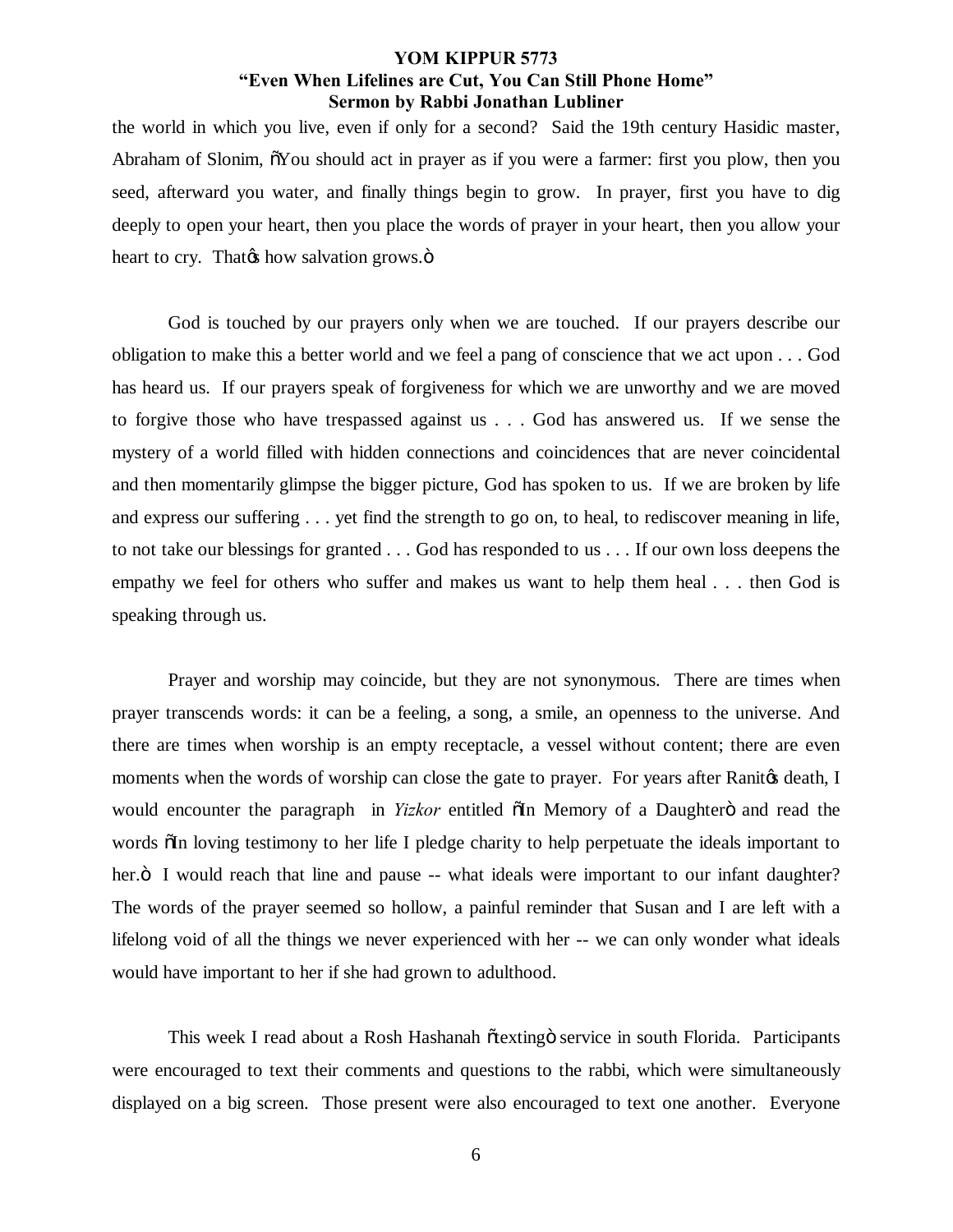enjoyed the novelty. They found it relevant. It spoke to them. Far be it from me to knock an experience that brought people to a Jewish program. Still, like the proverbial elderly woman who kept asking  $\tilde{\text{o}}$ Where $\alpha$  the beef? $\ddot{\text{o}}$ , I found myself wondering where was the prayer in that experience? And if I say experience rather than service, it to because the organizers deliberately billed it as a High Holiday experience, lest service sound too prosaic. Yet as I watched the Youtube and read the text messages on the screen, I couldnot help but notice the  $\delta I$ -Ito quality to the event. The texting concerned what people liked, needed, didngt like, didngt need. A sense of reverence (and by that I dongt mean decorum) was palpably absent; there was no awe, the feeling of being inside your prayer and your prayer being inside you, an experience of *God praying through you*. Instead, the rabbi at this texting service played the role of a human Siri, commenting and answering questions as a surrogate for a silent God who doesnat respond via texting, but does hear the silent supplication of a heart overflowing with joy or sorrow.

Look, I'm not smug  $\ldots$  I know the idealized prayer experience that I just described isnd one most of us have here. But I do believe that the liturgy and the presence of community can help prepare us, teach us, and open us to have that experience whether it is today, tomorrow, or next year . . . whether it is in this room or in a hospital room, in a prosaic moment one ordinary day or in the midst of a profound and life-changing event.

The paradox of prayer is that you must prepare yourself to be unprepared; to open your ears, your eyes, your heart, never knowing what you will receive. A Jewish folktale tells us about a pious man troubled by the pain of life $\alpha$  injustices, a world in which the good seem to suffer without cause, and the wicked appear to prosper without punishment. He prays that God will allow him to understand why things must be so. In response to his prayer, Elijah visits the righteous man and invites him to accompany the prophet on his rounds throughout the world, but on one condition: He cannot question Elijah $\alpha$  actions, for if he does so, Elijah will vanish. Through many days and weeks of witnessing the strange actions of the prophet, the man keeps his promise, though tortured by moral anguish. Yet one day he can no longer contain his anger and challenges Elijah who, surprisingly, before he disappears, explains to the man that the suffering of some is a blessing in disguise, while the rewards of others are punishments.